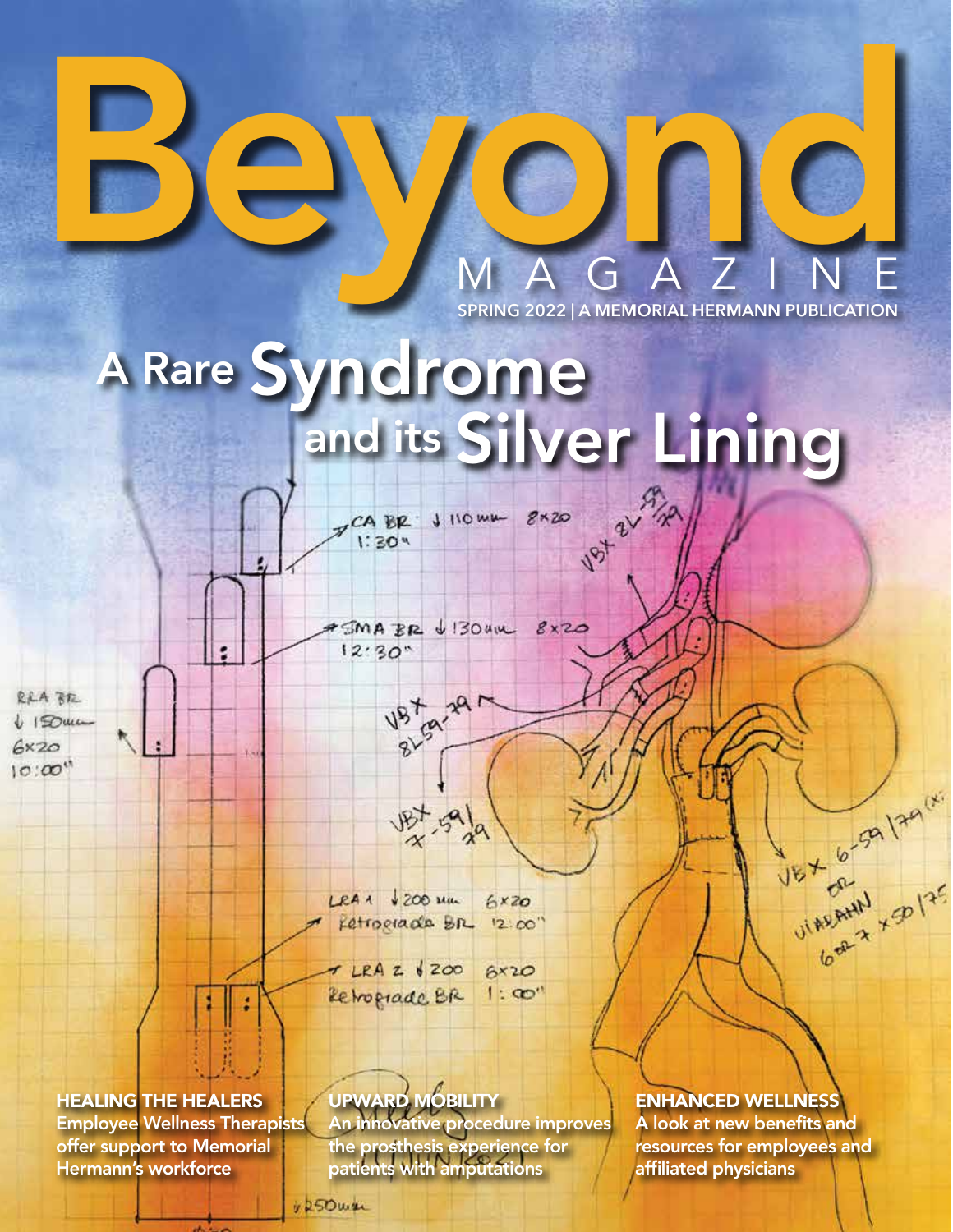

This magazine was produced by the Memorial Hermann Health System Corporate Communications team. For questions, comments or story ideas, please email MHCommunications@memorialhermann.org.

### IN THIS ISSUE

### ON THE COVER:

An aortic dissection led New Orleans native Anne Accardo to Houston for cutting-edge, lifesaving surgery. The cover illustration is adapted from the original sketch Dr. Gustavo Oderich made for Accardo ahead of her procedure. See page 12

### FEATURES



HEALING THE HEALERS Employee Wellness Therapists Amy Waltz, LCSW, and Jorge Mendoza, LPC, talk about their roles with Memorial Hermann Health System, the mental and emotional challenges brought on by the COVID-19 pandemic, and how they personally handle everyday stress.

### BEYOND THE LINE OF DUTY

8

Two heroic security officers helped deliver two babies outside two Memorial Hermann hospitals late last year.

### FIVE WAYS TO RECHARGE YOUR MENTAL HEALTH

Steps you can take now to feel more calm and grounded throughout your day.

15

17



ENHANCED WELLNESS Working in health care is as rewarding as it is challenging, which is why Memorial Hermann has expanded its wellness benefits and resources to help support the overall health and wellbeing of its workforce.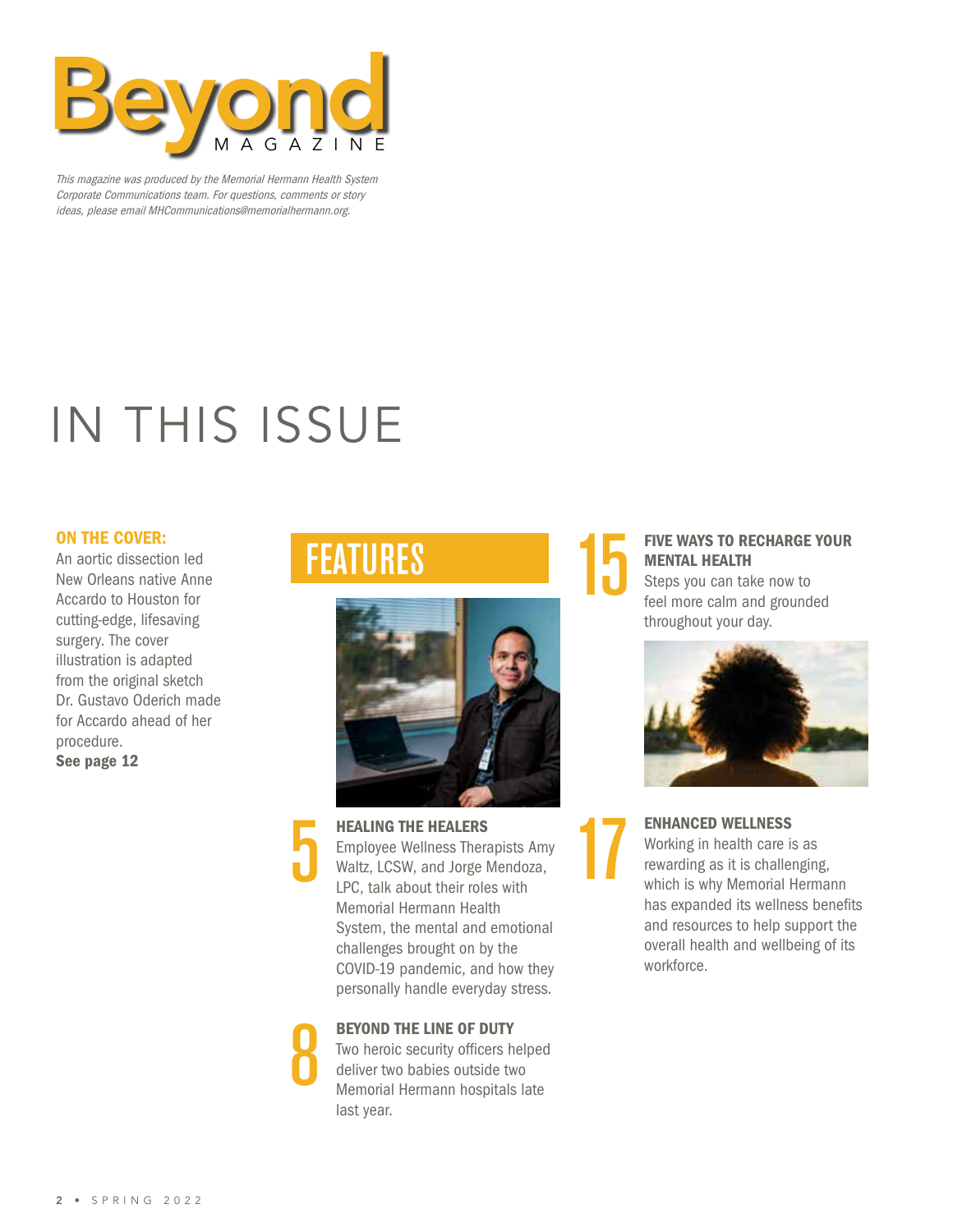### Reclaiming Your Health and Wellness



The last two years have been both unprecedented and extraordinary. Looking back, one of the things that has resonated with me the most has been the resiliency of our workforce. Each one of you, and the strength you continue to show daily, is a true inspiration.

While we all adjust to a new normal—and look toward a hopeful future—it is critical that we take care of ourselves. The theme for this issue of Beyond is "Reclaiming Your Health and Wellness," with a focus on making time for our own physical, mental and emotional health despite the external factors in our lives. It may seem impossible when you are feeling exhausted and overwhelmed, but as the saying goes, you must put on your own oxygen mask before helping others.

Memorial Hermann is committed to supporting our workforce in these areas, and we continue to expand benefits that support physical and mental health, including the recently announced access to Wellthy, a family caregiver support program that is free of charge to all employees, as well as free membership to Noom, an appbased weight loss and healthy lifestyle program. Last fall, we also welcomed additional therapists to our Population Health Service Organization (PHSO) Employee Wellness Program, and in this issue, we feature an interview with Amy Waltz, LCSW, and Jorge Mendoza, LPC, who discuss their roles with the System as well as general advice for coping with common stressors.

In "A Second Opinion," we share ways in which employees and affiliated providers prioritize their health and wellness, be it through art, fresh air, warm cups of cocoa, or man's best friend.

This issue also features a special story about two heroic security officers who helped deliver babies outside Memorial Hermann hospitals late last year. Their actions are a poignant reminder that even in the midst of a pandemic, life goes on, and the ways in which we show up for each other, and ourselves, are ultimately what matters most.

Our cover story tells an epic tale of tragedy and triumph, as well as custom-made stents and the importance of health screenings, which led our protagonist to a reunion decades in the making. You will also read about a revolutionary and innovative procedure available to patients with above-theknee amputations, tips for recharging your mental health, and last but not least, a highlight reel of some of our most popular employee wellness benefits.

I hope these stories will inspire you to re-prioritize caring for yourselves, as you continue to care for our community with courage and compassion. Thank you, as always, for your self-sacrifice and service.

David L. Callender, MD President & CEO, Memorial Hermann Health System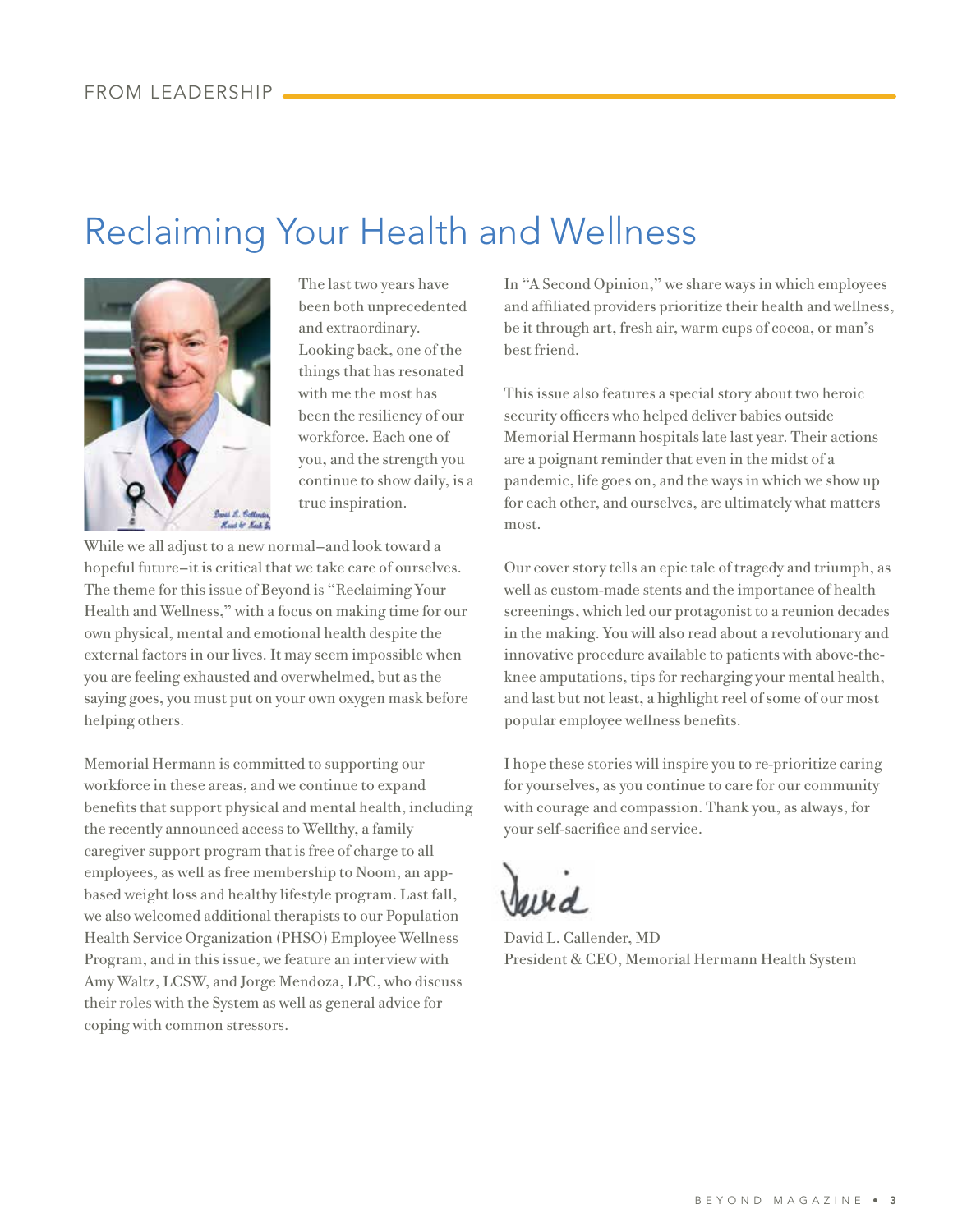### A SECOND **COPINION**

Two years ago, COVID-19 changed our world as we knew it. Today, as we continue to address the challenges created by an ongoing pandemic, we are also acutely aware of the toll it has taken on our physical and mental health—and more importantly, the need to re-focus on our overall wellbeing. Below, employees and affiliated providers share how they are prioritizing their own health and wellness while they continue to work to fulfill our vision of creating healthier communities, now and for generations to come.

"I like to be creative for self-care. Last year, I started to draw. It's calming **CONTILITY INCO THE CONTINETY** and centers me on the beauty of our world."

HEIDI CAIN, Chaplain, Memorial Hermann Health System





"My goal with bringing this coloring sheet into our unit was to present our employees with a way for them to practice mindfulness and engage in activities that encourage mental wellbeing. I love seeing our Memorial Hermann staff have an outlet to engage in mindfulness!"

SHEELU JOSEPH, ICU Clinical Manager, Memorial Hermann Cypress Hospital

"Winston and I control stress by exercising frequently and identifying joy explicitly when we experience it."

DR. PHILIP BLUM, Patient Centered Neurology at Mischer Neuroscience Associates





"As a registered nurse, my self-care time is so important to help me show up best for my patients. Getting outdoors at least twice a week and having healthy and colorful snacks and food helps me feel my healthiest and happiest."

FALLON LOPEZ, Registered Nurse, Ambulatory Care Center, Memorial Hermann Health System

"During the latest cold snap, we set up a free hot chocolate station for our employees to help warm them from the inside out." RHONDA DISHONGH, Director of CRM, Patient Access and Volunteers at Memorial Hermann Northeast Hospital

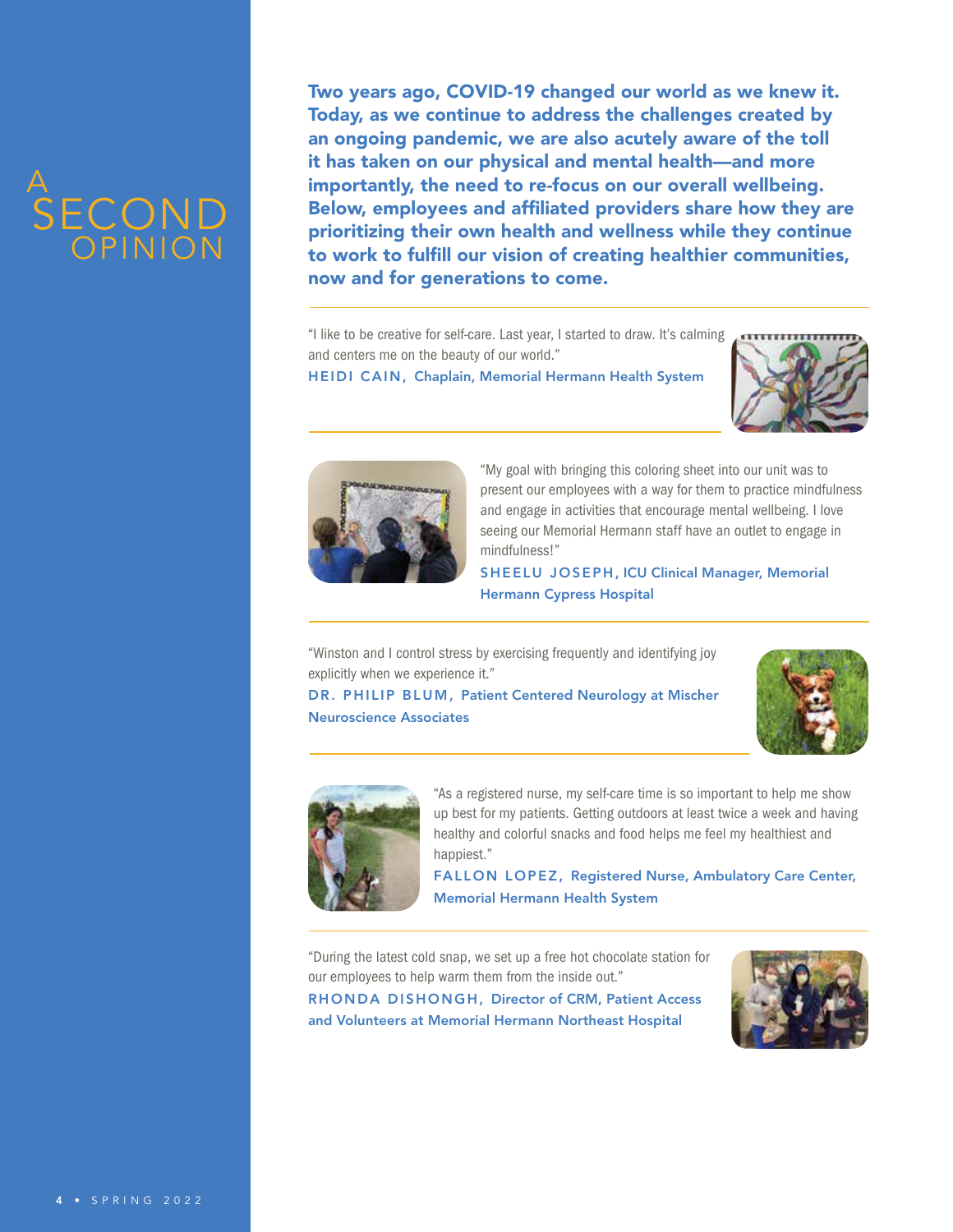# Healing the  $\text{Heals}$

Therapists with Memorial Hermann's Employee Wellness Program provide free, confidential mental and emotional health support to the System's workforce



Individuals working in health care are no strangers to the unique stressors and challenges associated with their chosen profession, but the past two years have been especially difficult. Indeed, the very caregivers responsible for the health of our community have carried a disproportional responsibility throughout the COVID-19 pandemic—a weight that comes at a cost. Memorial Hermann's Population Health Service Organization (PHSO) Employee Wellness Program has been working to support the System's workforce through expanded resources designed to alleviate some of these



Amy Waltz, LCSW Jorge Mendoza, LPC

challenges, including a team of therapists available to all employees. These licensed clinical counselors offer free and confidential one-on-one sessions to all full- and part-time employees and employed physicians. In addition, they provide emotional health trainings to groups and teams across the System. We spoke to Amy Waltz, LCSW, and Jorge Mendoza, LPC, about their roles with Memorial Hermann Health System, the cumulative effects of stress, and how they personally prioritize their own health and wellness.

### *Continued on Page 6*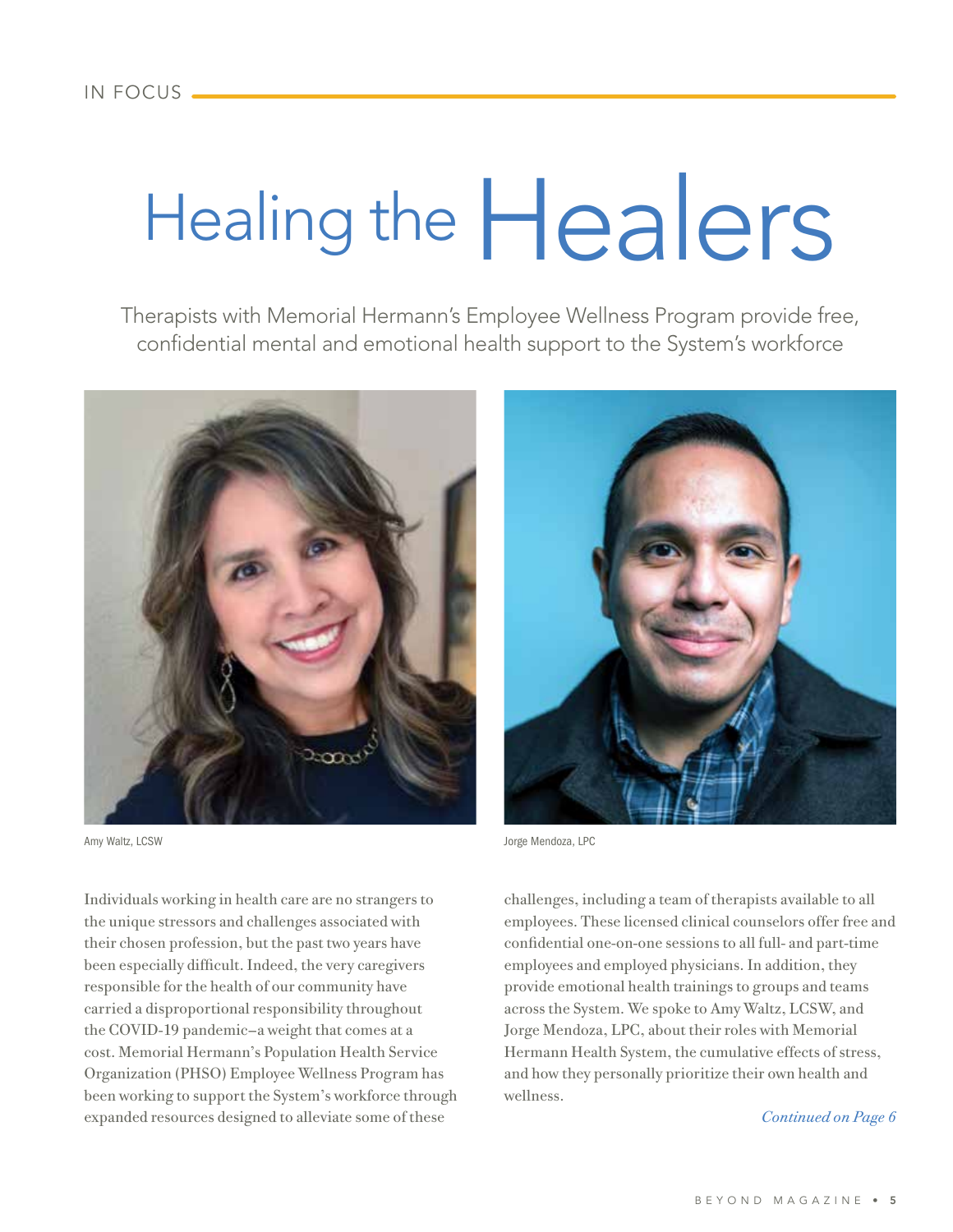### IN FOCUS

### *Continued from Page 5*

### Tell us about your role at Memorial Hermann. What does a typical day look like?

**Waltz:** I am a licensed clinical social worker and I have been with Memorial Hermann for four years. In my role, each day brings a unique experience. I support first-year nurses in the nurse residency program, which is a 12-month program supporting the professional development of all new nurses who come into Memorial Hermann Health System. I walk alongside these nurses as they navigate any challenges related to their new roles and/ or work-life balance issues. New nurses can carry a lot of stress, especially now, so this is a critical part of helping them build a strong foundation. It is such an honor to work with new nurses, encouraging them to find their voice in this field and be the nurse they are meant to be. I also work with the nurse fellowship program for experienced nurses who are transitioning to a new nursing specialty. My goal is to provide a safe space for these nurses to really dig deep as they work to balance new expectations and challenges and goals. A typical work day also includes providing counseling to employees to support their mental health and wellbeing goals. One of the silver linings of this pandemic is that we can now meet our employees where they are at—literally because we can offer virtual sessions or phone calls when they are on their way to work or over their lunch break or sitting in their car after a stressful shift. In addition to counseling and working with nurses, I am involved with developing System-wide initiatives to support physician wellness. It is such a privilege to be entrusted with everyone's unique story and help support the people who are caring for our community.

**Mendoza:** I joined the System in October of last year as one of the new program therapists with the Employee Wellness team. I cover the Woodlands, Northeast and Greater Heights, and I offer in-person and virtual counseling to Memorial Hermann employees. My day is mostly comprised of seeing clients. When the counseling program expanded last year, we were initially worried about getting the word

out, but it didn't take long for our days to fill up quickly. It is clear that we are fulfilling a need among our workforce.

### What are some of the most common reasons your clients are reaching out to you?

**Mendoza:** It is a mix of pandemic-related stress, personallife stress, and work stress. A lot of it is pandemic-related stress. People are experiencing a lot of exhaustion right now—emotionally and physically. Healthcare workers, in general, also care a lot and want to do a really good job, and this tendency can allow you to really excel in this field—you can see a lot of patients and do a lot of good work and juggle a ton of different tasks. But then the pandemic came and the environment completely changed, yet these individuals are still setting expectations for themselves to perform at 100 percent each and every day.

**Waltz:** Life has happened in such a challenging way in the last couple of years for everyone and the stressors have been really unique. I see a lot of struggle and frustration related to work-life balance, staffing issues, and health fears. Many employees are burned out. Any issue or challenge people had prior to COVID-19 has been exacerbated during the pandemic. Mental exhaustion from working in a healthcare setting can manifest itself in many ways. This stress can become chronic when the feelings are constant and persistent over a lengthy period of time. Left ignored, it can be debilitating and spiral into serious physical and mental problems. We have to give ourselves and our colleagues, and really everyone, just tons of grace.

### If you could give one piece of advice to someone working in health care, what would it be?

**Mendoza:** People are still operating under old standards and expectations, and if any of us want to get through this, we have to be willing to accept that our environment has changed and that the world has changed. So much of it is beyond our control. Even if we got vaccinated and even if we followed all the rules, the world didn't go back to the way it was. If we can process that change and come to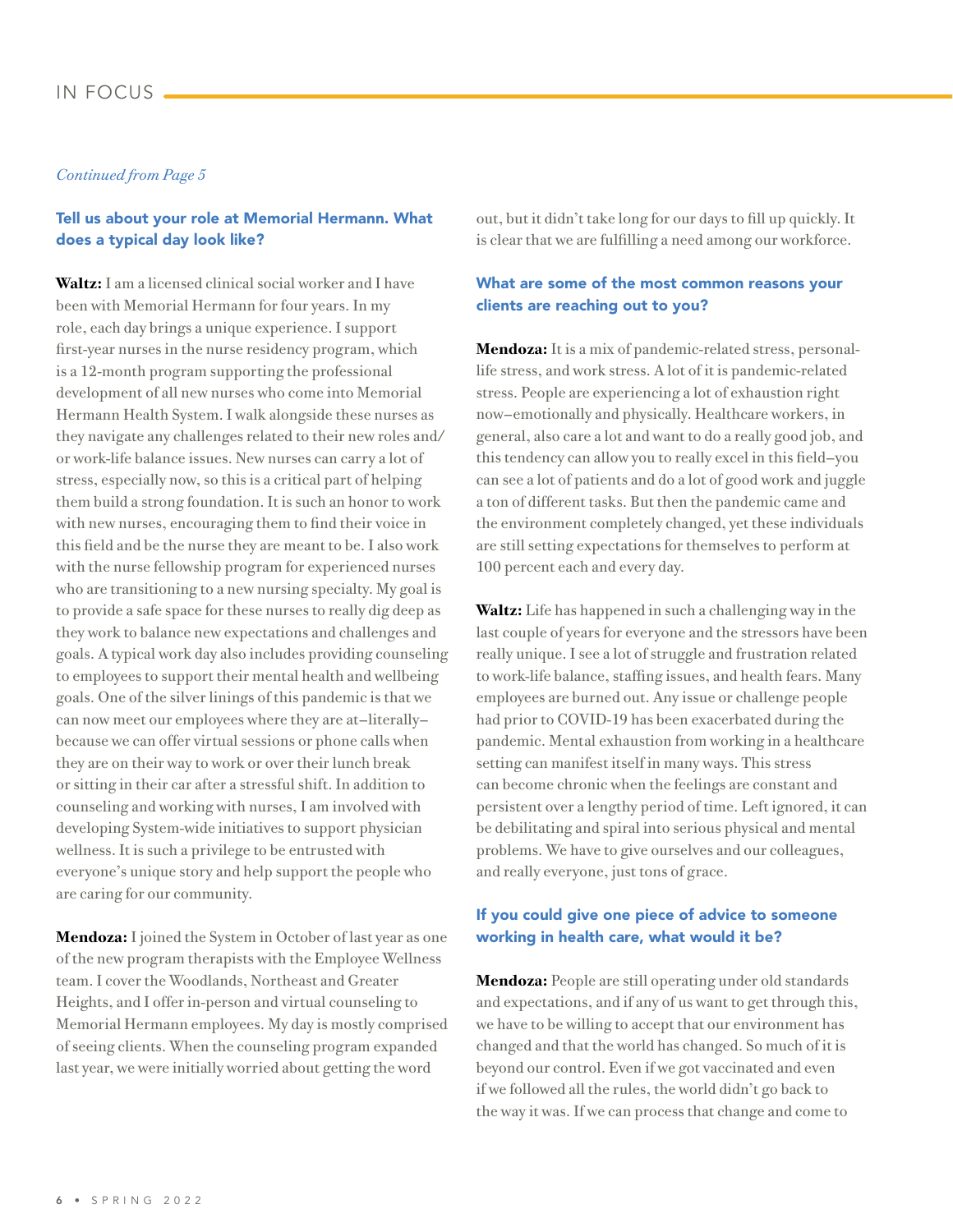terms with the reality that we do have, we will be better for it and together work towards a better future. It's not about lowering your expectations, it's about adjusting and modifying them so that you can live as best you can under this new environment. If you are expecting yourself to go up a flight of stairs because you've always done it, but all of a sudden I give you 200 pound weights and I tell you to go up the stairs at the same speed, and you deny that you are holding those weights, it is going to hurt. We have to be willing to ask ourselves what we are carrying and how we're carrying it. I know many people in health care think that they are never supposed to have a negative thought or always feel compassionate, but it is not about living in an absolute, it's about how do I

make room for my own humanity so that I can face this scary world?

### How do you personally prioritize your own health and wellness?

**Waltz:** I try to practice yoga most days, making sure it is scheduled on my calendar. Yoga challenges

me to be in the moment. It helps me focus on my breath and connect with my higher power. It gives me the space to physically and mentally disconnect from everyday stress, because I certainly have it—we all do.

"

**Mendoza:** To be honest, for a long time I was also operating under my old standard and using the same tools that I had always used. And I learned that lesson the hard way that the same old tools aren't going to cut it. Before, it was just mindfulness, breathing techniques, and being in touch with my loved ones and I was good to go. But I finally realized that I needed more, so I got back into running and yoga and reading books that weren't work-related. I also found that being honest with myself about how I was carrying my load each day helped me better attend to my mental health needs. Even though I am a therapist, I'm not immune from any of the impacts of the pandemic, and

I often let my clients know that. I don't have the miracle answer and I'm not necessarily doing better than anyone else. I just have this skillset that I can use, but I still have to be mindful of when things are going on with me and when I need to ask for help.

### What is a personal mantra you live by?

**Waltz:** The first one that comes to mind is 'onward.' Repeating the word onward gives me motivation and encouragement to be a strong version of myself, focusing on resiliency. I am a breast cancer survivor coming up on 13 years, and since that time I find myself using 'onward,'

People are still operating under old standards and expectations, and if any of us want to get through this, we have to be willing to accept that our environment has changed and that the world has changed.

A more recent phrase that I heard is the question: 'Where are you?' After I heard this, I put it in my calendar and now, every time I look at my calendar, I see this question and I ask myself, 'Where are you?' For me, it is a reminder to reflect on where I am in my

not only to affirm myself for what I have survived, but to affirm and inspire others.

- Jorge Mendoza

head. It makes me pause and ask myself, 'Am I joyful? Am I thankful? Am I angry? Am I sad? And—how am I taking care of myself in this moment?'

#### Any final thoughts?

**Mendoza:** For anyone working in health care, I know you think you are the only one going through this, and I know that you have heard that other people are going through this, and I know it probably sounds like empty words, but I promise you that it is the truth. A lot of people are struggling and are in pain and wanting to reach out, but they don't know how and they may not be talking about it. If we allow ourselves the chance to begin taking about it, we never know the domino effect that we might have on our own lives or the lives around us. You are not alone.  $\blacksquare$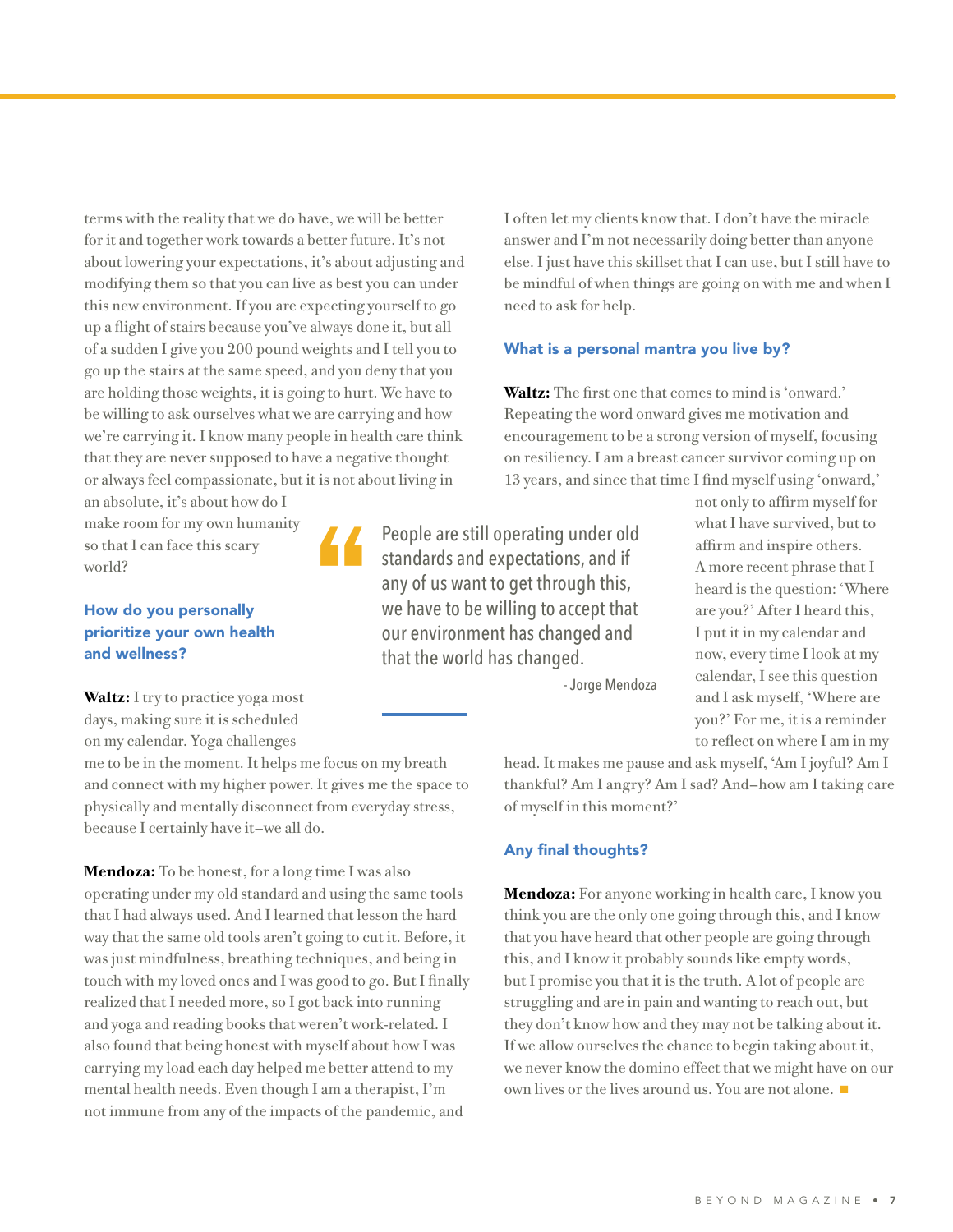### BEYOND THE LINE OF DUTY

How two heroic security officers helped deliver two babies outside two Memorial Hermann hospitals late last year

Memorial Hermann Health System delivers thousands of Houston-area babies each year, but rarely do those deliveries happen outside the hospital walls. Late last year, however, in two separate occurrences, two heroic Memorial Hermann security officers stepped in to help deliver two healthy baby girls in the parking lots outside Memorial Hermann Sugar Land Hospital and Memorial Hermann The Woodlands Medical Center.

The unlikely tale began one night last October when security officer Sandra Cartagena went to look for a patient who had called to say she was on her way. By 4 a.m., when no one had arrived, Cartagena walked outside the entrance of Memorial Hermann Sugar Land Hospital, where she heard painful cries. She ran quickly to find a woman in active labor on the sidewalk.

"When I understood what was happening, that this woman was about to have her baby, I was completely freaked out inside, but I didn't show it," Cartagena recalled. "The moment took over and I remember telling her to breathe and push."

Later, Cartagena learned that the woman, Morgan Lee, had driven to the hospital from El Campo, Texas, after she had unexpectedly gone into labor in the middle of the night; the baby's father stayed home with their other children, who were still sound asleep.

Never did Lee imagine that her labor would progress so quickly.



Morgan Lee poses for a picture with Memorial Hermann Security Officer Sandra Cartagena, who is cradling Lee's newborn daughter.

Within just a few minutes, as a medical team was rushing her way, a healthy baby girl was born right there on the sidewalk.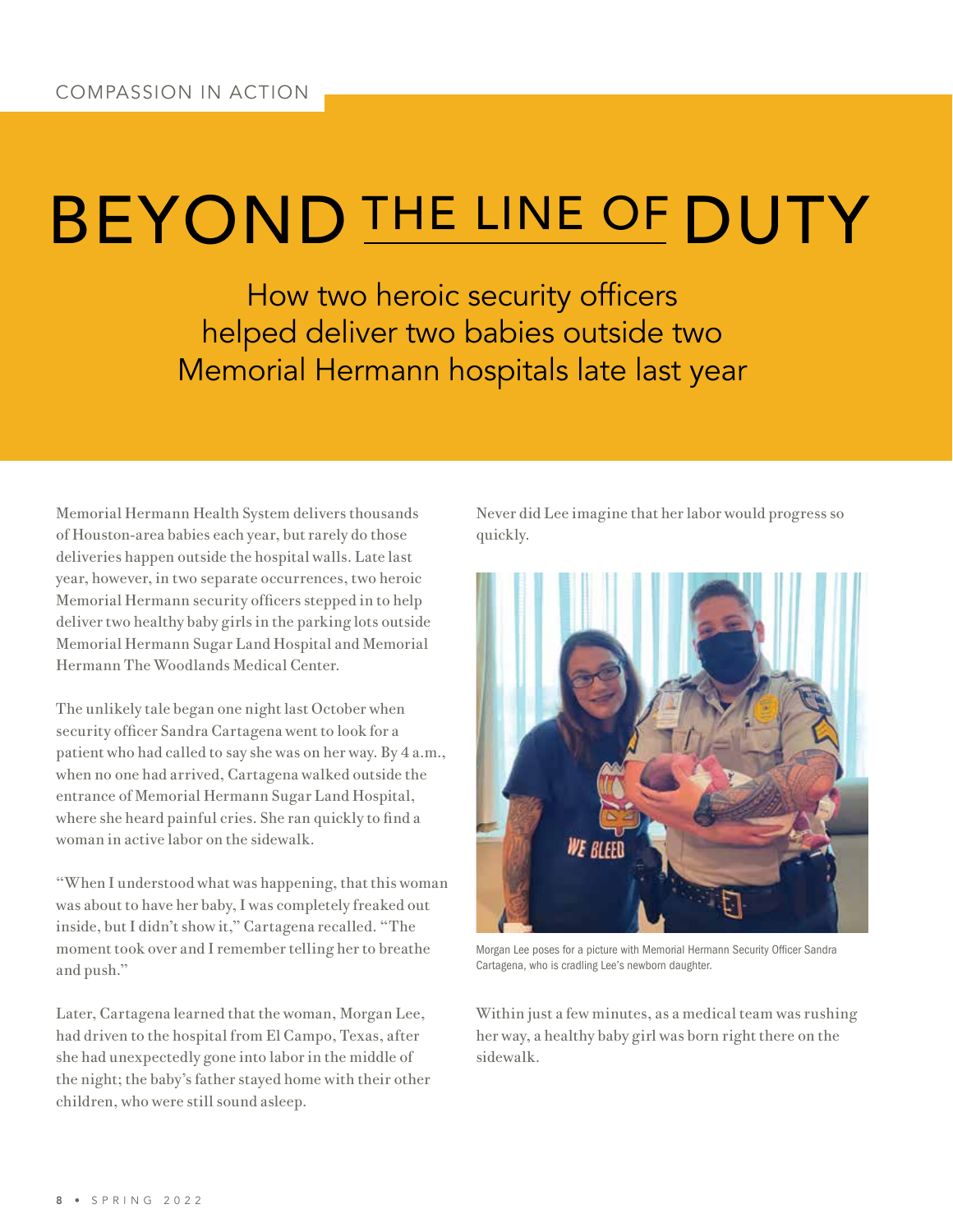

Memorial Hermann Security Officer Miguel Rubio with baby Imogen and her mother, Morgyn Chadwick.

"I still really can't believe it, but was so thankful I was there to help her," Cartagena said.

Lee is, too. In fact, as a show of appreciation, she insisted that Cartagena's name be listed on her daughter's birth certificate as the doctor who delivered her.

Less than two months later, in an unbelievable coincidence, a similar scenario took place at Memorial Hermann The Woodlands Medical Center—this time, the baby was born in the front seat of her parents' car.

Morgyn Chadwick began feeling contractions on the morning of Dec. 20, 2021, but knew it was too early to go to the hospital. A few hours later, she and her husband picked their 2-year-old up from daycare and began their drive to Memorial Hermann The Woodlands Medical Center from their home in Porter, Texas. But Chadwick's labor progressed quickly and traffic was much worse than the couple had anticipated.

When they finally arrived at the Emergency Center drop-off, security officer Miguel Rubio and fellow officer Garrett Lorenz heard Chadwick's screams. They ran outside to find her in labor and immediately called dispatch for a Labor and Delivery team.

"I told the dad to try to talk and keep his wife and his daughter calm, and while he was doing that I stepped in and told the mom it was going to be OK and that she should keep pushing," Rubio said.

Within three minutes of their arrival, Rubio delivered baby Imogen in the front seat. Neither of the parents knew the gender ahead of time, and they were thrilled to learn they had a new baby girl.

Rubio remained by their side, ensuring their safety as the medical team arrived.

"I'm just glad I was able to be there and am so happy everything worked out," Rubio said. "It's an experience I will never forget." $\blacksquare$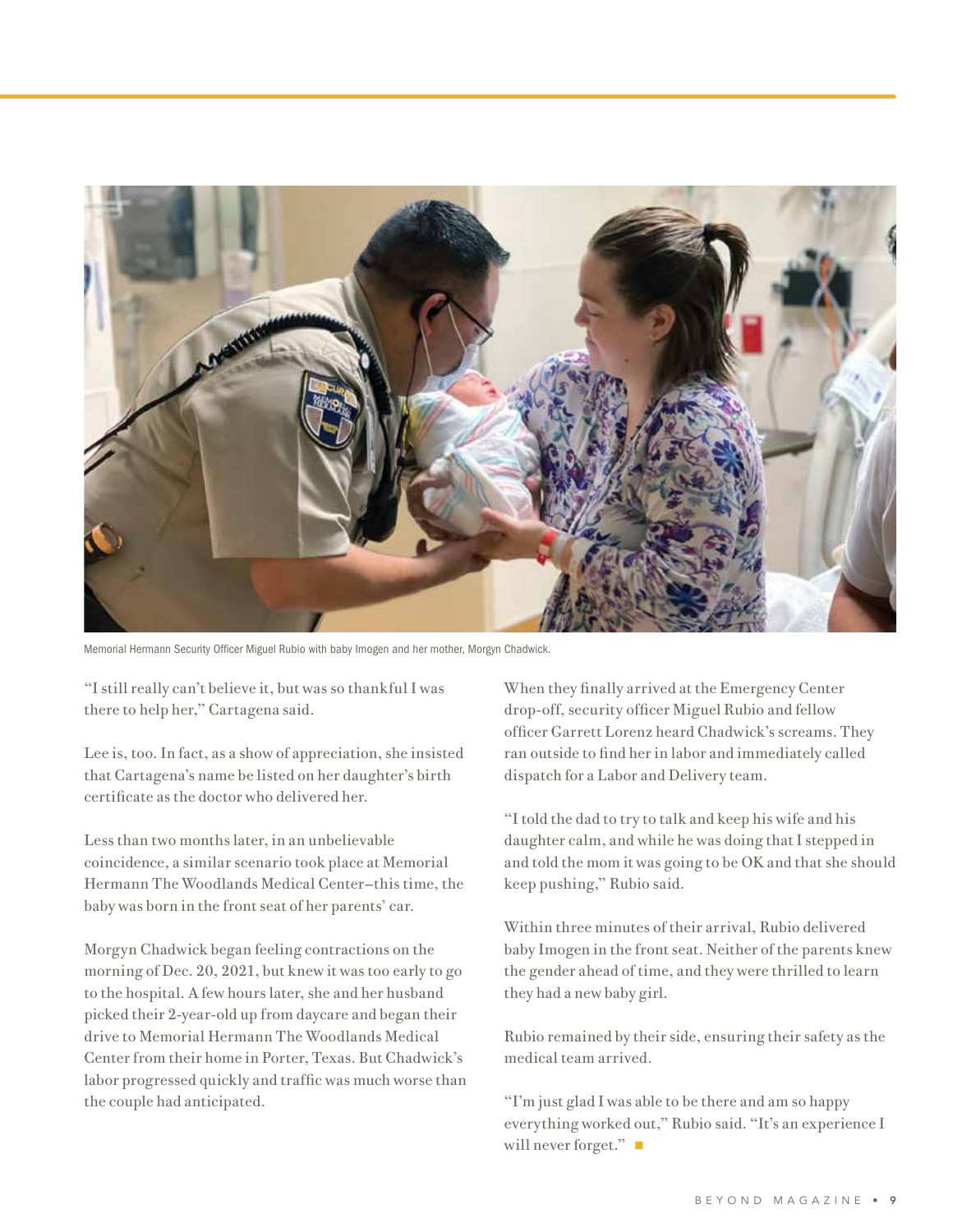### INNOVATION

## UPward Mobility An innovative surgical procedure improves the prosthesis experience



X-ray image of the metal rod that is implanted into a patient's bone during the osseointegration procedure.

On Sept. 7, 2017, Curtis Kindred, Jr., was involved in a traumatic industrial crane accident at work. Known as a "rigger," Kindred helped assemble large cranes for heavy lifts on construction sites. That day, a 20,000-pound crane block fell on him, crushing his right arm and hand and completely severing his left leg above the knee. Within minutes, Kindred, who had previously worked as a nurse for 22 years and still carries a valid nursing license, placed a tourniquet on himself before Memorial Hermann Life Flight® arrived on the scene. By the time the helicopter landed at the Red Duke Trauma Institute at Memorial Hermann-Texas Medical Center, it was clear his quick thinking and past training had saved his own life.

"I remember one of the Life Flight nurses came to visit me in my room and they told me to make sure I thanked whoever put my tourniquet on. I raised my hand and said, 'Trust me, I do,'" Kindred said. "I really believe that's why I never lost consciousness after the accident happened."

Not long after, Kindred learned about a new type of advanced prosthesis for people who have transfemoral, or above-the-knee, amputations that was said to be more userfriendly, comfortable, and allowed for enhanced mobility. Originally pioneered in the early 1990s in Sweden, the technique and implant has been widely used in Europe and Australia, but at the time of Kindred's accident, it was still going through the approval process by the U.S. Food and Drug Administration (FDA) and not yet available to patients in the U.S.

"For the time being, I was fitted with a standard socket prosthesis and learned to walk on that," Kindred said. "Then in December 2020, the FDA approval went through."

Named the Osseonachored Prostheses for Rehabilitation of Amputees Implant System, and known throughout the field as osseointegration (OI), as the name implies, the patient's bone grows into the metal rod, integrating with the implant and creating a long-lasting and seamless connection between the body and the prosthesis.

The technique requires two surgeries performed approximately three months apart. During the first procedure, the patient's bone is prepared and implanted with the device, along with bone grafting. Between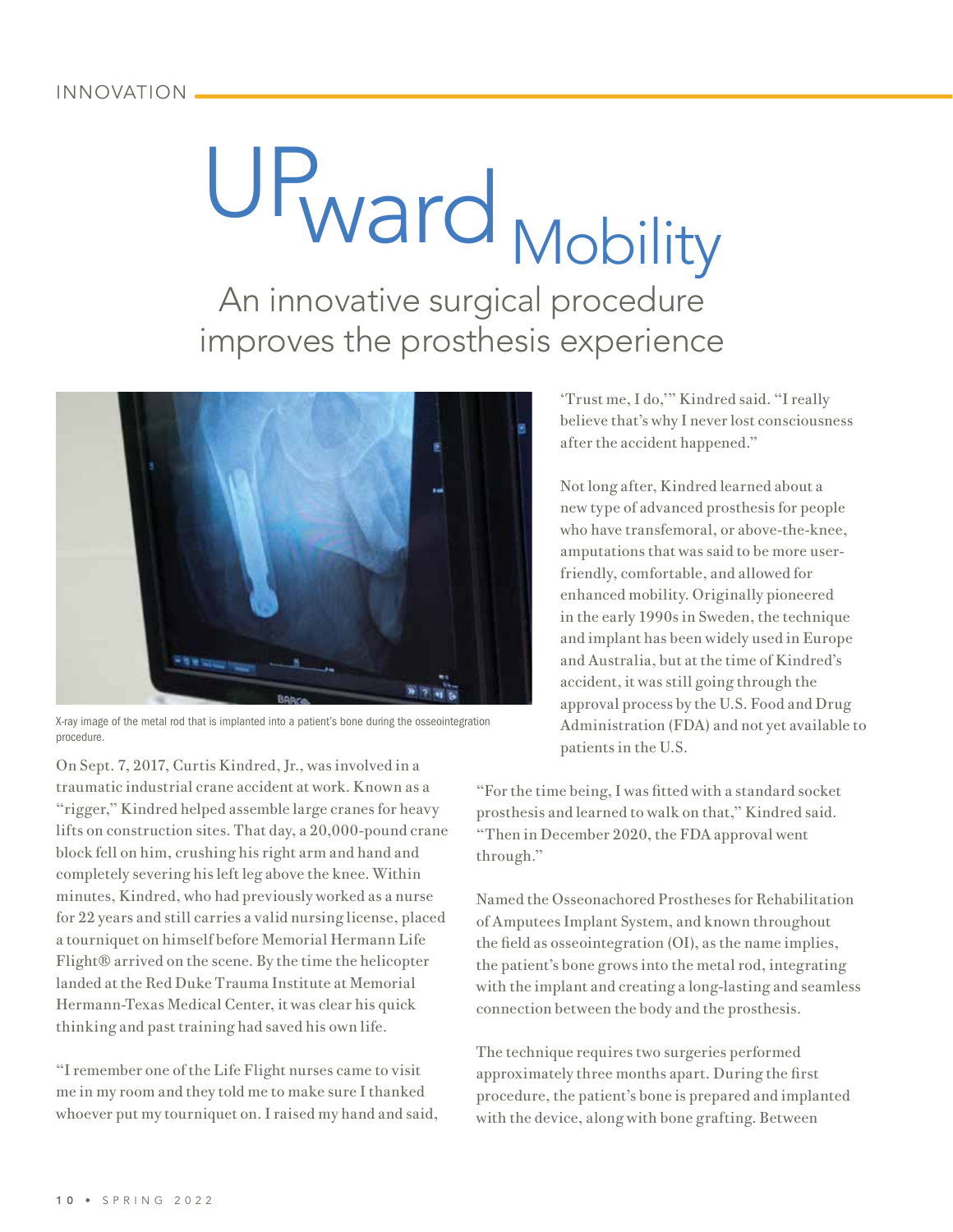that procedure and the next, the body's natural healing response sets the rod into the bone, forming a solid and durable biological bond. During the second procedure, surgeons extend the rod outside the bone through a delicate plastic surgery-created opening that allows the skin and bone to grow into one another and anchors the amputated muscles to the bone for improved balance and control. Once healed, the patient can directly attach and remove their prosthetic limb in seconds, and with training and physical therapy, can regain their function and independence.

"Osseointegration is designed for people who experience rehabilitation problems with conventional socket prostheses and who would benefit from the kind of advanced mobility this system offers," explained Dr. David Doherty, Jr., assistant professor in the Department of Orthopedic Surgery at McGovern Medical School at UTHealth Houston and an orthopedic surgeon affiliated with Memorial Hermann.

In February 2021, Doherty and his surgical team performed the first procedure on Kindred at Memorial Hermann Orthopedic & Spine Hospital. Three months later, they completed the second surgery. Today, Kindred is amazed at his improved experience with his new prosthesis system.

"After having my leg in a socket prosthesis for four and a half years, I can tell you the sensation I now have when walking is completely different," Kindred said. "When I was wearing the socket, I was dealing with a lot of daily pain and discomfort, and now there is little to no pain at the connection site. It is also so much easier to get the prosthesis on and off—before, it would take so much time to get ready in the morning and now it just clicks in and out, and I can get ready in under two minutes."

Patients who have had osseointegration frequently refer to the difference in sensation they feel, noting that walking

feels more natural and, with time, they develop a sense of the surface underneath. Studies have also demonstrated significant improvements in regards to pain, function and confidence.

"Because the prosthesis is attached directly to the bone, patients with OI experience a phenomenon known as osseoperception, where vibrations of walking resonate through their skeletal system allowing them to differentiate types of surfaces on which they walk," Doherty explained. "OI allows for a more natural walking pattern at a faster pace with more confidence, as well as the ability to wear their prosthesis longer. Our patients say OI is life-changing, significantly improving their quality of life as an amputee."

Kindred himself is back to work, still at construction sites but now, in a permanent position as a safety coordinator at JSW Steel USA—working hard to ensure that accidents like his are avoided.

To date, Memorial Hermann has completed 10 osseointegration procedures, with plans for offering this revolutionary system to countless more patients to help improve their daily life and mobility. Although other programs in the country are forming, the program in Houston is unique in that the surgical team works closely with TIRR Memorial Hermann to offer a comprehensive center for both the surgery and rehabilitation components. Notably, TIRR Memorial Hermann was recently ranked No. 2 among the country's top rehabilitation hospitals in the U.S. News & World Report's Best Hospital rankings for 2021-2022.

"This system is truly changing the landscape for patients who have limited ability with their socket prosthesis," Doherty said. "As a surgeon caring for people with limb loss, we are thrilled to finally be able to offer this procedure to our patients." $\blacksquare$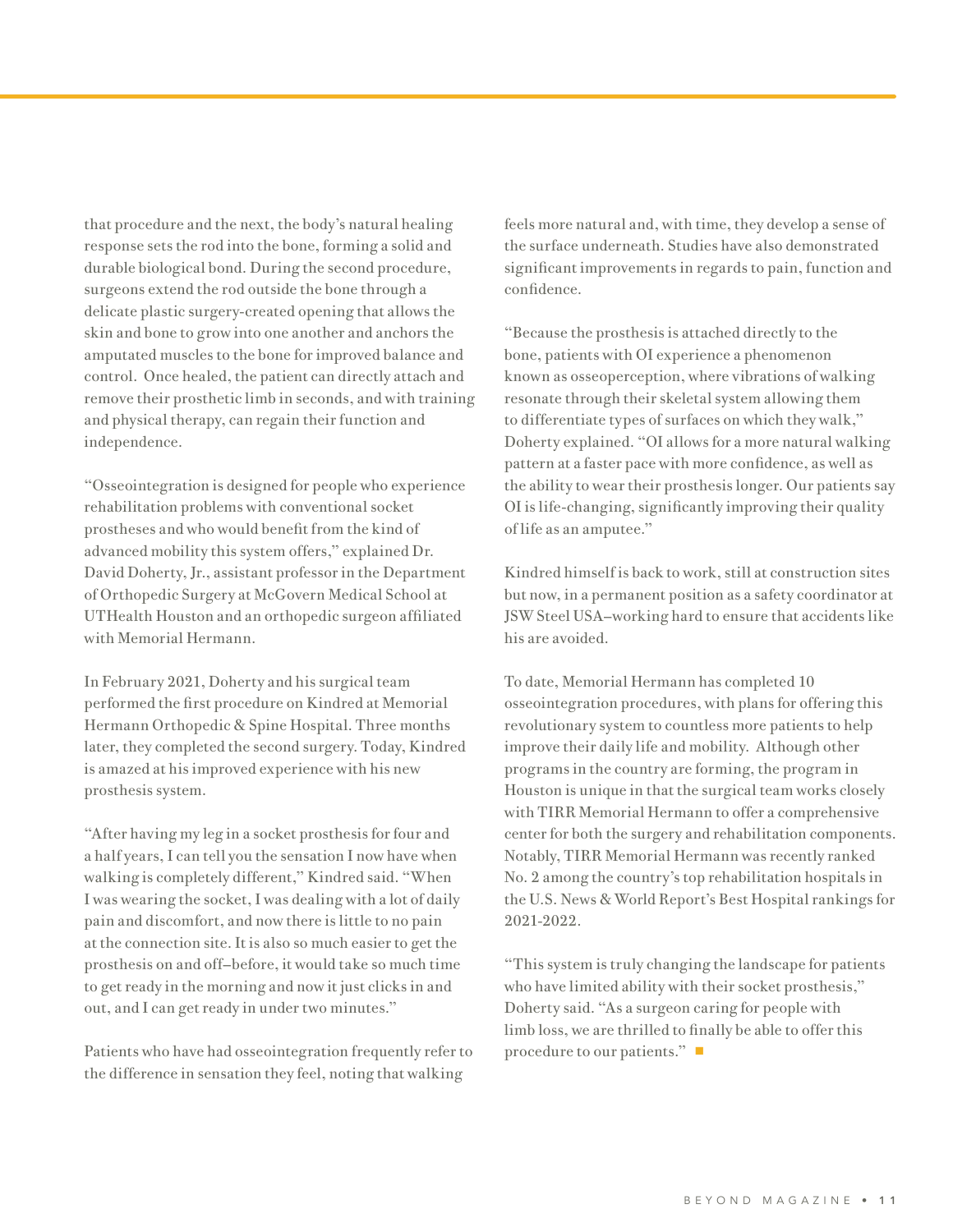# A Rare Syndrome and its Silver Lining

How one woman's genetic diagnosis led to a happy reunion, decades in the making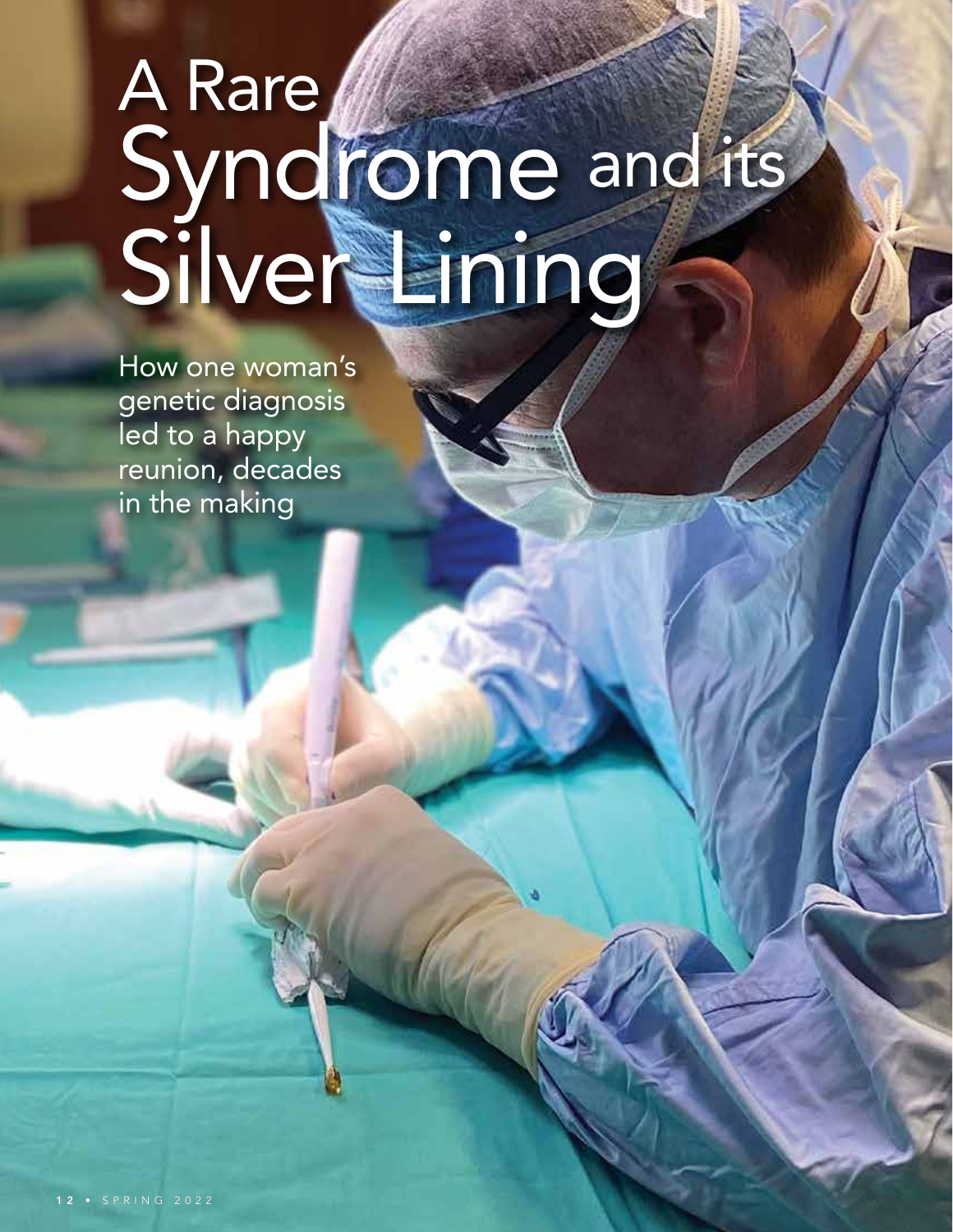Two decades ago, Anne Accardo could have never predicted how her life thus far would come full circle after years of trials, tragedy and ultimately, triumph. But last year, that is exactly what happened.

Up until her 20s, Accardo, who resides in Louisiana and is now 46, had never had any major health issues. But in 2000, she experienced heavy and unexplained bleeding that ultimately landed her in the hospital. After numerous tests over the course of three years, no one could find a satisfactory answer for her condition. She underwent a partial hysterectomy, which helped stop the bleeding, and although Accardo was finally out of hospitals, she never stopped worrying that something wasn't quite right.



Two years later, in 2005, Hurricane Katrina hit New Orleans. The city was devastated, and Accardo tragically lost her husband, a police officer, in the storm. It was a time marked by grief and loss, but Accardo eventually sold her gutted home and went to work reclaiming her life.

Anne Accardo

By 2008, she had settled into her next chapter, but one night at dinner, Accardo felt a sharp pain in her chest.

"I thought for sure I was having a heart attack," said Accardo, who was only 33 at the time. "We left immediately and went straight to the hospital."

There, it was determined that Accardo had suffered an aortic dissection, an often fatal condition characterized by a tearing in the body's main artery, which carries blood out of the heart.

"I was terrified when they told me that," Accardo said. "I was afraid I was not going to survive."

The surgeon there spoke to Accardo candidly. He told her that she would need surgery as soon as possible, and if she could get to Houston, he believed she would have the best chances of survival.

Within hours, Accardo was on a jet, and by the next morning, she was undergoing surgery at Memorial Hermann Heart & Vascular Institute at Memorial Hermann-Texas Medical Center.

The open-heart surgery, performed by Dr. Anthony Estrera, vascular surgeon at McGovern Medical School at UTHealth Houston and UT Physicians and an affiliated attending surgeon at Memorial Hermann, saved Accardo's life. But it was only the beginning. Not long after, Accardo learned she suffered from a genetic condition called Loeys-Dietz Syndrome, which had caused her aorta to become enlarged.

Over the next few years, Accardo would have numerous additional surgeries to repair her aorta and other arteries all complications related to Loeys-Dietz. By 2021, she was in need of yet another surgery when she met Memorial Hermann affiliated surgeon Dr. Gustavo S. Oderich, who had recently moved to Houston after years at Mayo Clinic.

Oderich, who is the John P. and Kathrine G. McGovern Distinguished Chair of Vascular and Endovascular Surgery and Director of the Advanced Endovascular Aortic Program within the Department of Cardiothoracic and Vascular Surgery at UTHealth Houston and the Director of the Aortic Center at Memorial Hermann Heart & Vascular Institute, is renowned for his innovative advancements in stent-graft technology to treat complex aortic aneurysms and dissections. He is also an expert in Loeys-Dietz Syndrome and its unique complications including aortic dissections.

"When the aorta expands or becomes enlarged, an aneurysm forms and makes that section weak, which can cause a dissection or a rupture," said Oderich. "Patients with Loeys-Dietz are predisposed to both."

*Continued on Page 14*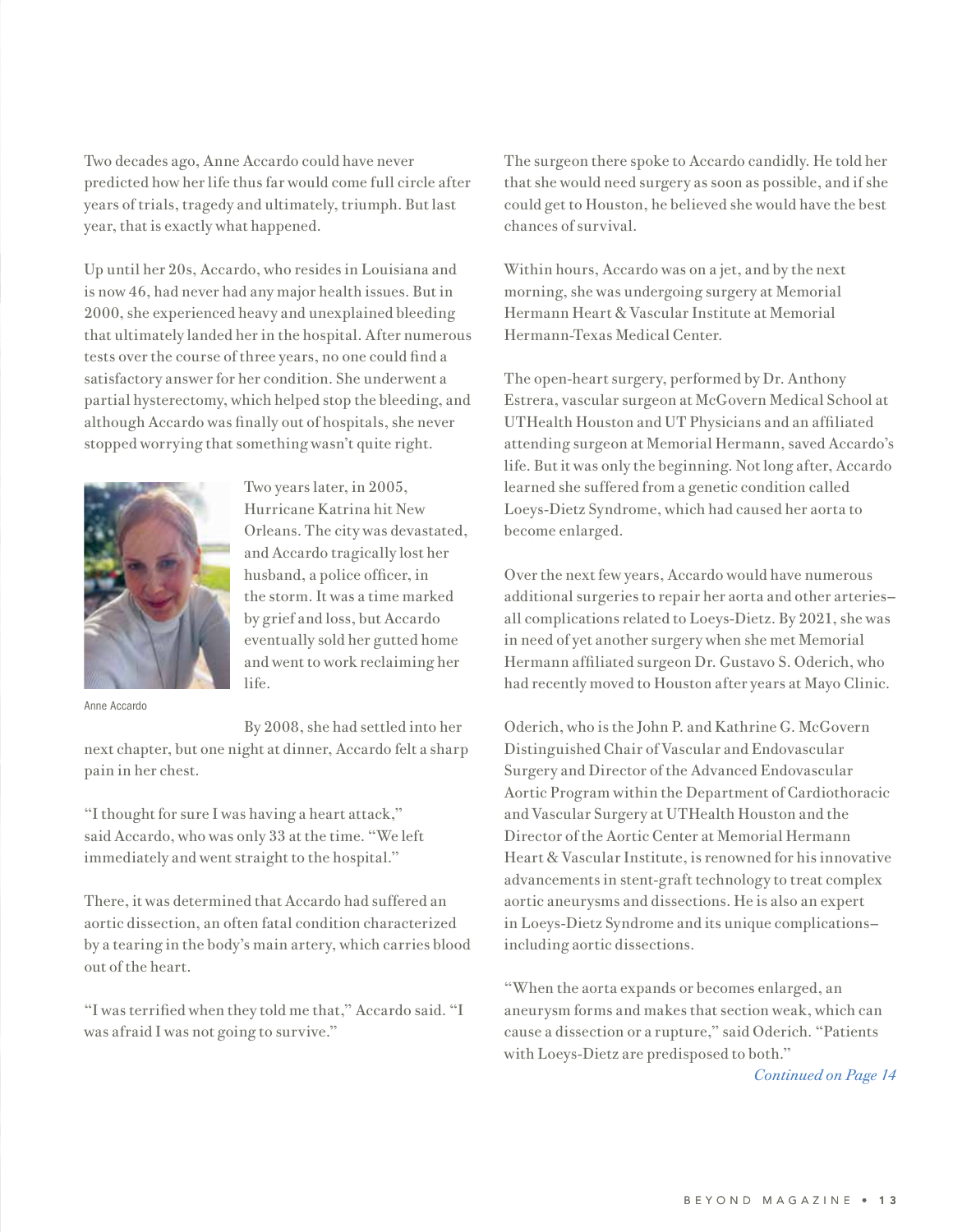### *Continued from Page 13*

Although it is standard practice to repair these aneurysms by open surgery, Oderich specializes in doing so through a minimally invasive endovascular technique, which is less disruptive to the patient's body and typically means faster recovery times. For special cases like Accardo's, Oderich often requests a custom-made stent to treat the aneurysm.

"In cases such as this, the stent needs to fit the individual's unique anatomy with either branches or fenestrations tiny openings—to allow for the funneling of blood to specific areas," Oderich explained. "We can very precisely measure the location and distance between blood vessels



and design these custom stents that are placed inside the aorta to exclude the aneurysm from the circulation. In Anne's case, her aorta was very enlarged into multiple aneurysms from her underlying genetic condition despite the previous surgeries."

Dr. Gustavo S. Oderich

These custom fenestrated and branched stents are not widely available in the U.S.; in fact, only

10 centers in the country have been granted access to the technology by the U.S. Food and Drug Administration based on physician-sponsored research protocols.

"We give the engineers the specific dimensions and design for the stent, and then we place them in precise locations within the aorta using X-ray for guidance via small punctures in the groin," Oderich said. "Because there is no incision or interruption of blood flow, the procedure is less invasive and recovery is faster."

Accardo was a perfect candidate for this highly specialized procedure—but there was yet one more hurdle to overcome.

After her custom-made stent experienced shipping delays, it was nearly lost in transit until it finally reached Dr. Oderich in Houston—the morning of her scheduled surgery in September 2021.

"I was preparing to make my coffee thinking we would have to reschedule, but just then Dr. Oderich called and asked me if I'd had anything to eat or drink yet and I told him I had not," Accardo said. "He was so relieved. He said to continue fasting and to come to the hospital, that my stent was on the way."

The surgery was a success, and because it was minimally invasive, Accardo was able to leave the hospital after just four days. Now, she is back in New Orleans and back to her life. Since learning about her genetic condition, she has become involved with the Loeys-Dietz Syndrome Foundation, helping raise awareness and advocate for newly diagnosed patients in her region. She has also reconnected with a young woman – a silver lining after so many years of surgeries and hospital stays.

When Accardo was 19 years old, she gave birth to a baby girl whom she gave up for adoption. Although it was the hardest decision of her life, she was young and knew it was the right thing to do. It wasn't until Accardo was diagnosed with Loeys-Dietz that she learned her aorta could have dissected during her pregnancy all those years ago. Accardo also knew that because her condition was genetic, she needed to get in touch with the adoptive family so they could get their daughter screened.

"I contacted the attorney who handled the adoption and quickly her parents and I were back in touch," Accardo said. "And, at age 14, their daughter was tested. When they shared with me that she was negative, I was so relieved."

Now, the two are in touch, texting here and there and even meeting for dinner on special occasions—a happy reunion decades in the making.

"I truly believe that everything happens for a reason," Accardo said. "I would go through everything all over again just to have the relationship we do today."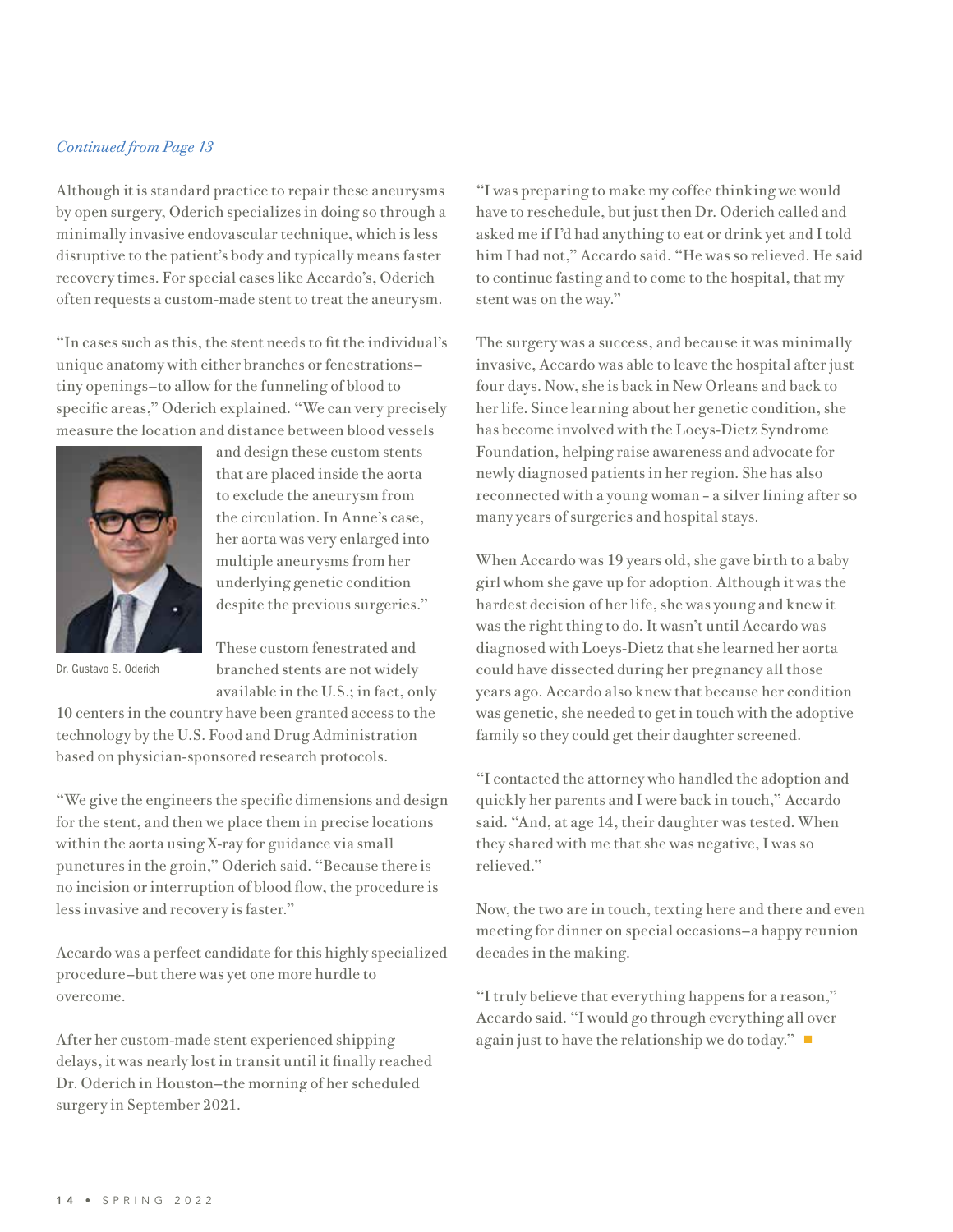

Burned out? You're not alone. The pandemic has made many of us feel isolated and on edge while juggling family, career and fear of falling ill. By now, your supply of mental wellness may be nearly empty.

"Self-care is a cornerstone of emotional wellbeing," said Philip Farley, MD, psychiatrist affiliated with Memorial Hermann Mental Health Crisis Clinics. "You've got to put yourself first in order to balance your roles as a partner, parent or friend."

Here are five "Bliss Breaks" he suggested to recharge your mind and spirit. They may not only help whittle away anxiety and depression but also chronic pain and fatigue. At the same time, you may boost your creativity and productivity.

### Treat yourself better

"Self-care is critical to maintaining your wellbeing," he said.

That starts with a good night's rest. "If you don't get enough sleep you won't get the final stage when your muscles relax and your energy is restored," he added.

Turn off all screens at least 30 minutes before bed, and once you lie down, progressively relax each muscle *Continued on Page 16*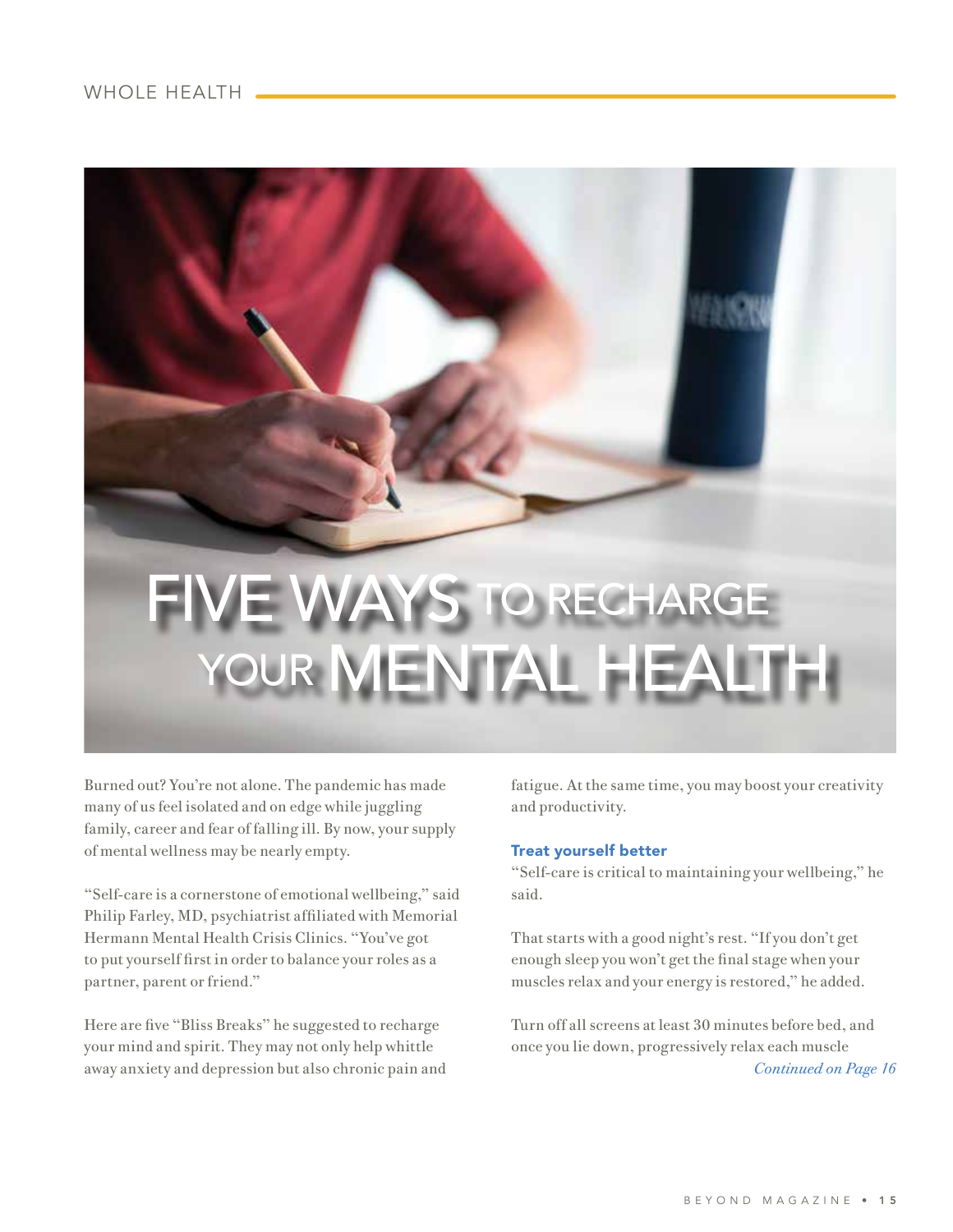### *Continued from Page 15*

group of your body from head to toe. You also might try visualizing a place or experience that soothes you.

Nutritious meals keep your mood on an even keel and working out releases feel-good chemicals, including endorphins. "Once you get in the habit of exercising, your body anticipates it and you look forward to it. It's a great mood enhancer," Farley said.

### Socialize

Being stuck at home can be isolating and depressing—even when you're surrounded by chaos.

"

"We're social beings," said Farley. "So at least a couple of times monthly connect with a friend who makes you laugh, knows you well and lifts you up."

### Silence your inner critic

When you catch yourself berating yourself, stop.

"We all have our own inner critics, and they're often brutal," said Farley. "It may hold you back, preventing you from seeking a job promotion or realizing that you deserve a loving relationship."

Ask whether actual evidence supports your attack, he suggested. "Usually there's none."

Affirmations also can contradict the critic within. "Give yourself permission to be imperfect, and cultivate your inner cheerleader who values you—as you are," said Farley.

### Be still

Quiet time heals your soul. Doing less means you'll be able to do more. However, that doesn't mean logging on to your laptop or scrolling through your phone. Instead, disconnect. If silence makes you anxious, start small, with 10- to 15-minute stretches daily.

According to Farley, disconnecting is vital to longterm satisfaction. "If we stay connected all the time to computers, phones and other electronic devices, we become addicted to the short-lived rush we get from dopamine," he added.

Give yourself permission to be imperfect, and cultivate your inner cheerleader who values you as you are."

Instead, connect with yourself by taking a stroll—solo. "The key is be in the moment," he said.

- Dr. Philip Farley

So breathe deeply and awaken your senses. Appreciate the sight of shadows dancing on the pavement, the sound of

swaying branches, the aromas of budding leaves and the feel of the breeze. You also may find peace in music or the soothing repetitiveness of your breath and footsteps.

### Reflect

Buy yourself a beautiful journal. Each night write down at least one thing—no matter how minor—for which you're grateful.

"You may notice you're more positive, creative and in tune with yourself," Farley said. "Journaling can help you develop self-awareness and sleep better."

So burn your candle brightly-just not at both ends.  $\blacksquare$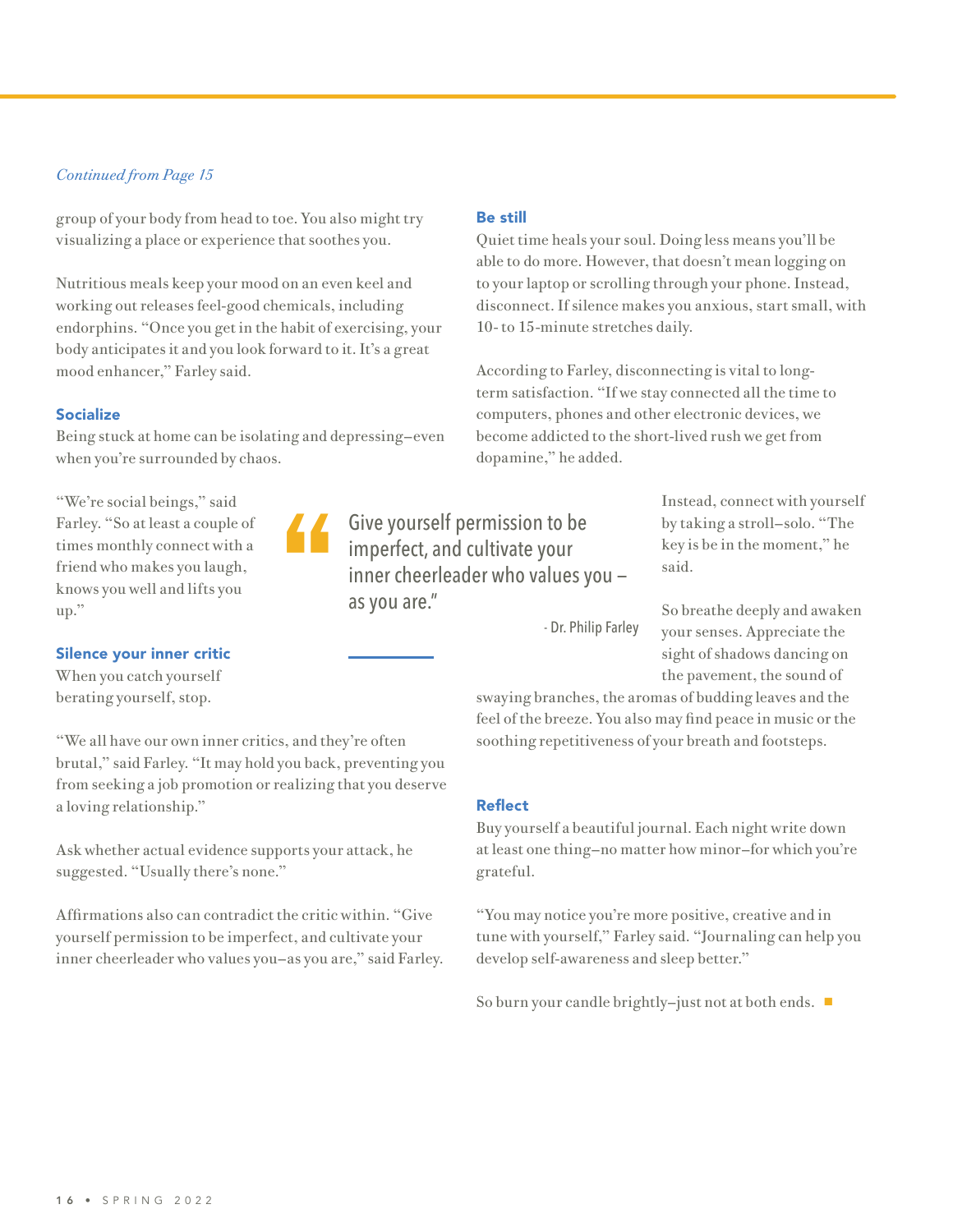# ENHANCED WELLNESS

Working in health care is as rewarding as it is challenging, which is why Memorial Hermann is committed to providing resources to help support the health and wellbeing of its workforce. Memorial Hermann's Benefits Department and Population Health Service Organization (PHSO) Population Health and Wellness Team are continually evaluating the various services available to all full- and part-time employees, employed physicians, and external clients. Recently, the teams have expanded their benefits and resources in an effort to better support the full spectrum of comprehensive health and wellbeing. Below is a highlight reel of some of Memorial Hermann's wellness offerings, ranging from tried-and-true counseling to the latest and greatest online applications.

### **Counseling**

Memorial Hermann's Population Health Service Organization Population Health and Wellness Team offers free and confidential one-on-one therapy sessions for all Memorial Hermann full- and part-time employees and employed physicians provided by a licensed counselor. Anyone looking for assistance in coping with stressful day-to-day life experiences, balancing work and personal demands, a neutral listening ear, or seeking guidance in navigating difficult life experiences is encouraged to make an appointment. Counselors can assist with a wide range of challenges, including but not limited to, self-care and stress management, work/life balance, family or personal relationship concerns, communication skills, life events, feelings of depression or anxiety, and coping skills.

*Continued on Page 18*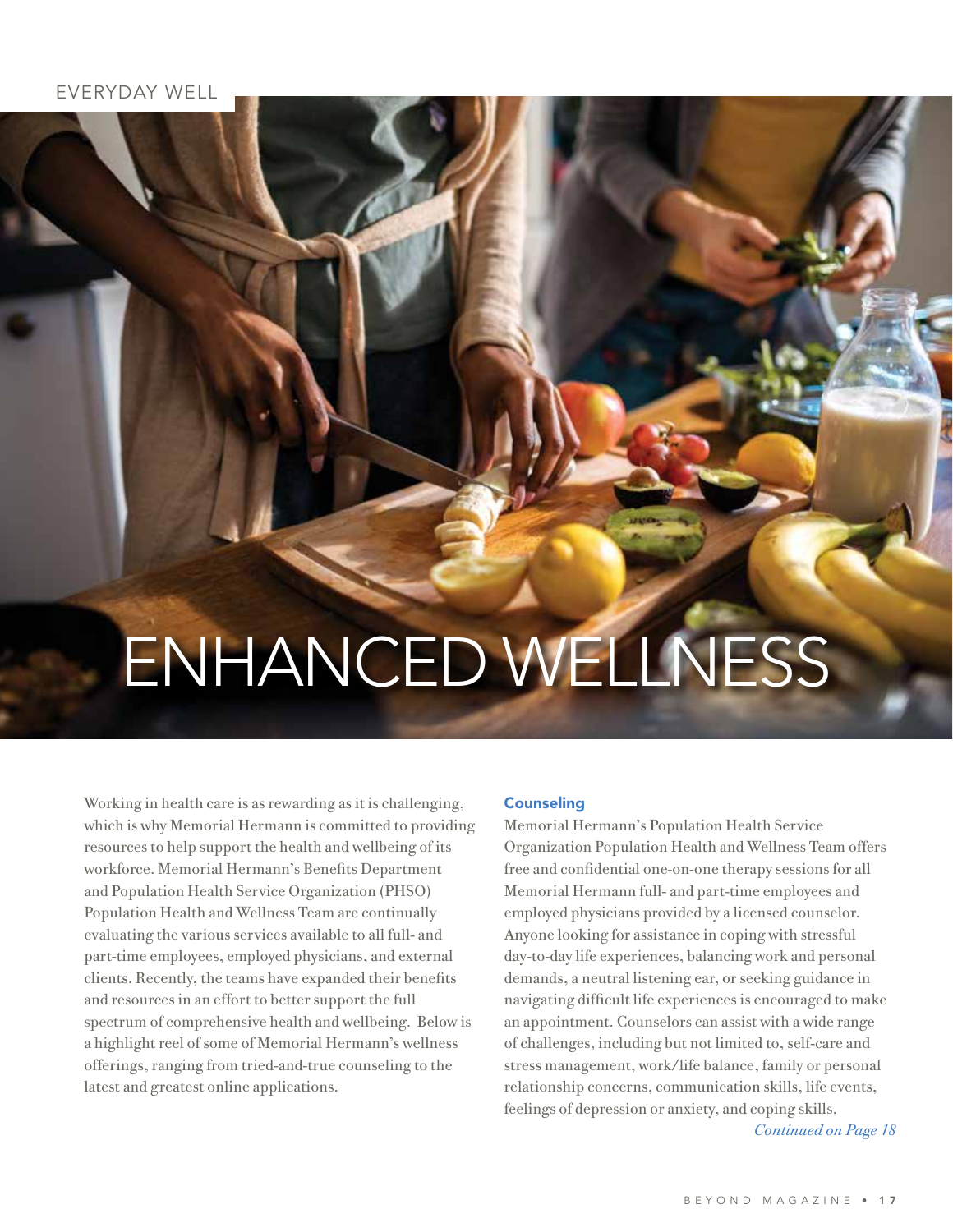### *Continued from Page 17*

As of April 1, Spring Health became Memorial Hermann's new Employee Assistance Program (EAP). Spring offers all employees and their dependents age 6 and older six free confidential counseling sessions, often within two days, with the ability to continue seeing the providers under the Aetna employee medical plan afterward. Spring also provides unlimited coaching and online wellness tools.

### **Wellthy**

Memorial Hermann recently announced this caregiving service, which is free of charge to all employees. Wellthy provides personalized support to help workforce members tackle the logistical and administrative tasks of caregiving. It is designed for anyone in your circle of care—you, your spouse, your children, your parents, your grandparents or even your next-door neighbor who is just like family. Wellthy can help in an emergency or for people in need of long-term care solutions. Scenarios include coordinating daily tasks for seniors; helping parents locate childcare options for before, during and after work; or helping loved ones navigate a new diagnosis, ongoing condition, an accident, depression or addiction. To get started, visit wellthy.com/memorialhermann to start a case today.



#### **Headspace**

This application, which is available at no cost to employees and physicians on their computer or phone, allows the user to focus on mindfulness and meditation to support their mental and emotional wellbeing. The program ultimately aims to help employees better manage stress and anxiety while building emotional and mental resiliency.

### Noom

If you have made it a goal to lose weight, one of Memorial Hermann's newest employee benefits offers help through a free subscription to Noom, an app-based weight loss and healthy lifestyle program. Noom delivers a personalized program based on your current health, your goals and your preferences, using psychology and small steps to help people change habits and achieve long-term, meaningful results.



### Health Coaching and Nutrition Consults

Memorial Hermann's Population Health Service Organization offers free and confidential one-on-one health coaching sessions by a certified health coach or registered dietitian, as well as professionals trained in exercise physiology. Sessions cover topics including exercise and physical activity, nutrition, weight management, goal setting, sleep hygiene, implementing healthy lifestyle changes, and chronic condition management and prevention. Anyone looking to make changes to improve their health or set appropriate health and wellness goals is encouraged to utilize this service*.* To learn more or to schedule a session, email wellness@memorialhermann.org or visit OneSource>Resources>Wellness. ■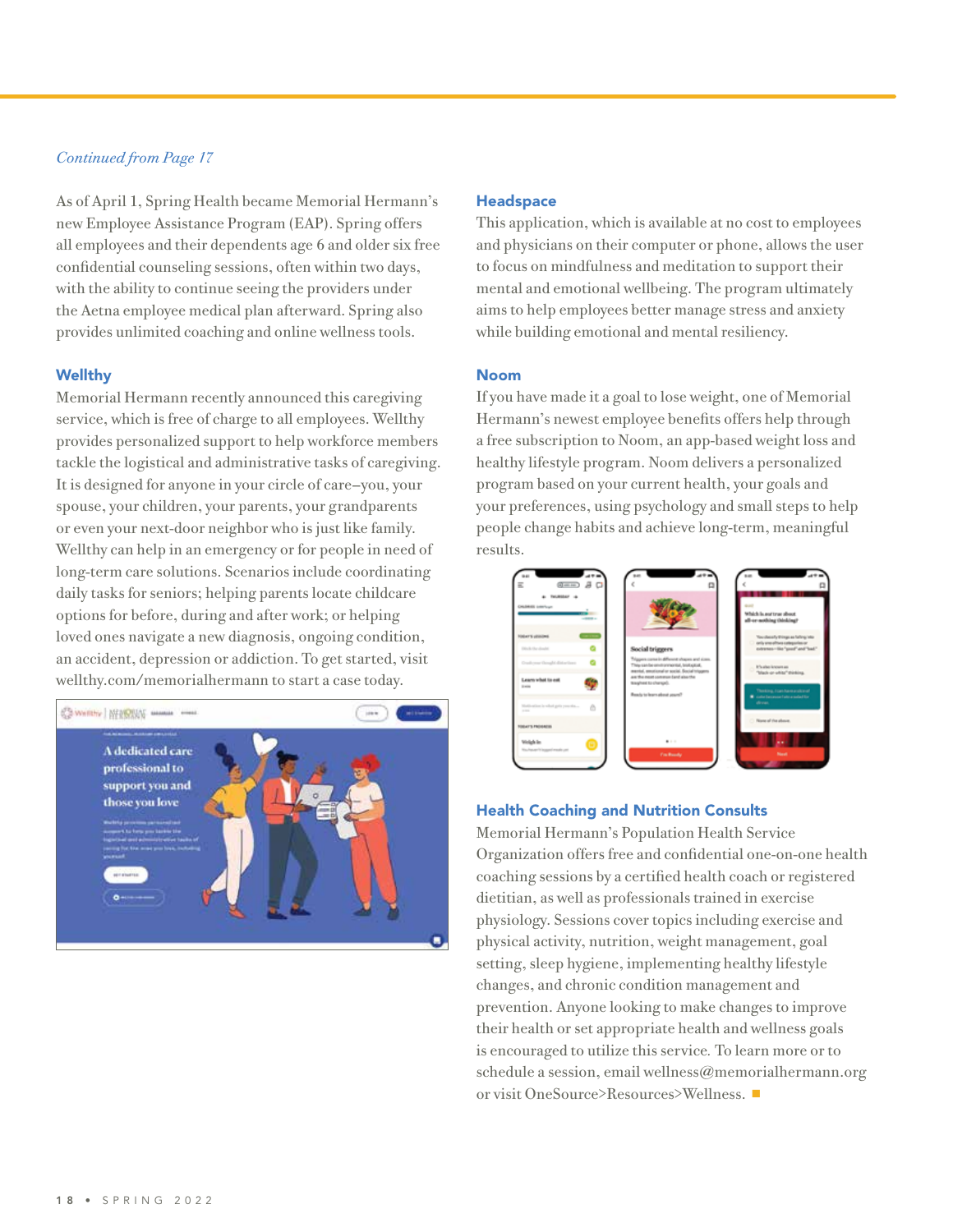# **THE CARE YOU NEED WHEN YOU NEED IT**

### **GET MEMORIAL HERMANN QUALITY CARE 7 DAYS A WEEK, PLUS EXTENDED HOURS**

Memorial Hermann Urgent Care is ready to help you feel better. No appointment is necessary, and our enhanced safety measures are in place to keep you protected. You'll receive quality treatment for illnesses and minor injuries right when you need it.

### **CHECK IN ONLINE BEFORE YOU ARRIVE memorialhermann.org/urgentcare**

### MEMORIAL URGENTCARE

**BENDERS LANDING** · **CLEAR LAKE** · **FRIENDSWOOD** · **FULSHEAR** · **GREATER HEIGHTS** · **TELFAIR** · **TOWN & COUNTRY** · **WASHINGTON AVE** · **WEST UNIVERSITY**